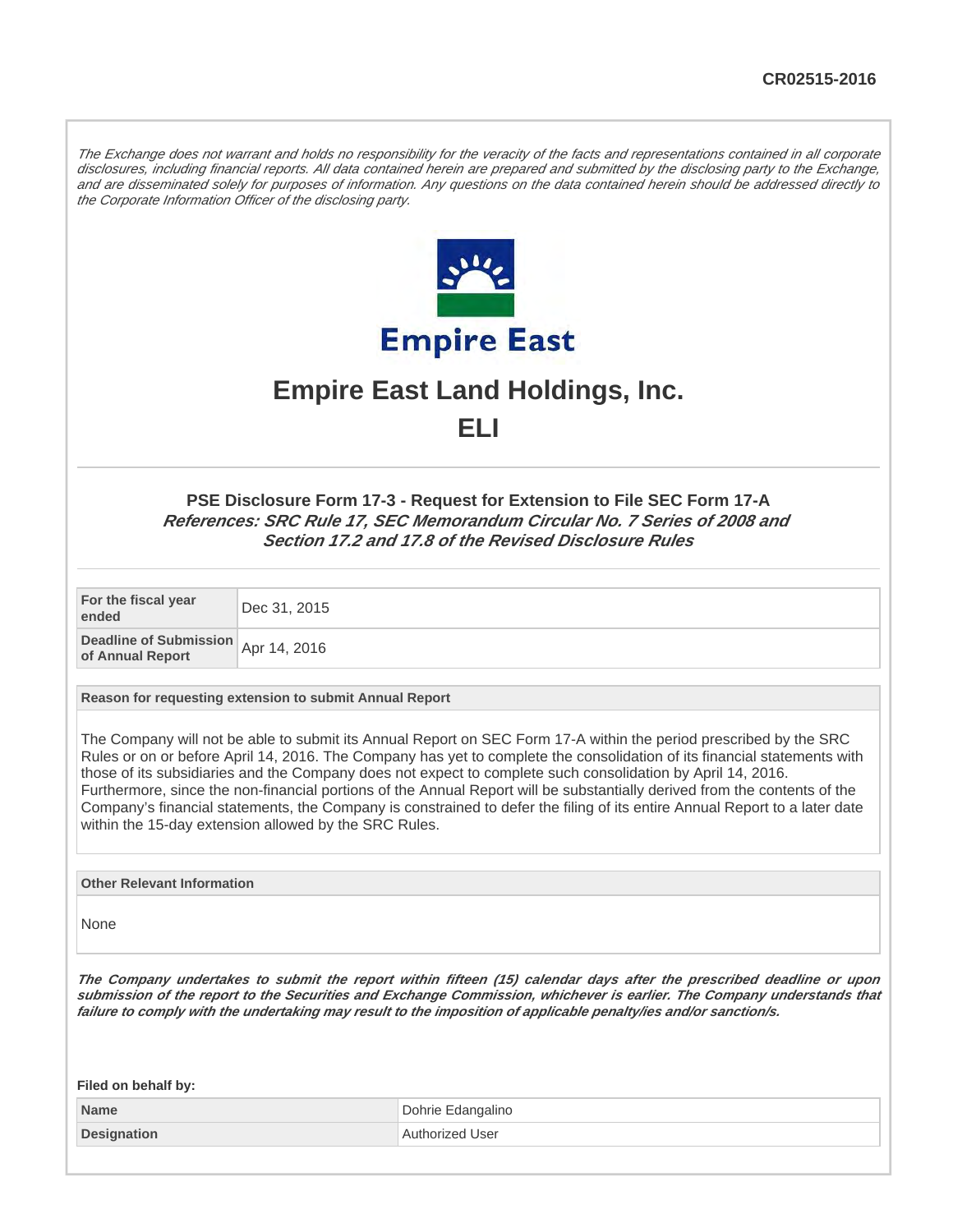## **SECURITIES AND EXCHANGE COMMISSION**

## **SEC FORM 17-L**

## **NOTIFICATION OF INABILITY TO FILE ALL OR ANY PORTION OF SEC FORM 17-A**

## **FORM 17-A [x]**

#### Period Ended **31 December 2015**

#### Date of this report **13 April 2016**

Nothing in this form shall be construed to imply that the Commission has verified any information contained herein.

- 1. SEC Identification Number : **AS094-006430**
- 2. BIR Tax Identification Number : **003-942-108**
- 3. **EMPIRE EAST LAND HOLDINGS, INC.**  Exact name of registrant as specified in its charter
- 4. **Metro Manila** Province, Country or other jurisdiction of incorporation or organization
- 5. (SEC Use Only) Industry Classification Code
- 6. **21st Floor, The World Centre 330 Sen. Gil J. Puyat Avenue Makati City, Philippines 1227** Address of principal office
- 7. **(632) 867-8351 to 59**  Registrant's telephone number, including area code
- 8. Are any of the registrant's securities listed on the Philippine Stock Exchange?

**Yes [ x ]** 

#### **PART I - REPRESENTATIONS**

(a) The reasons described in reasonable detail in Part II of this Form could not be eliminated without unreasonable effort or expense. [X]

(b) The subject annual report on SEC Form 17-A will be filed on or before the fifteenth  $(15<sup>th</sup>)$  calendar day following the prescribed due date. [X]

(c) The accountant's statement or other exhibit required by paragraph 3 of SRC Rule 17-L has been attached if applicable. [n/a]